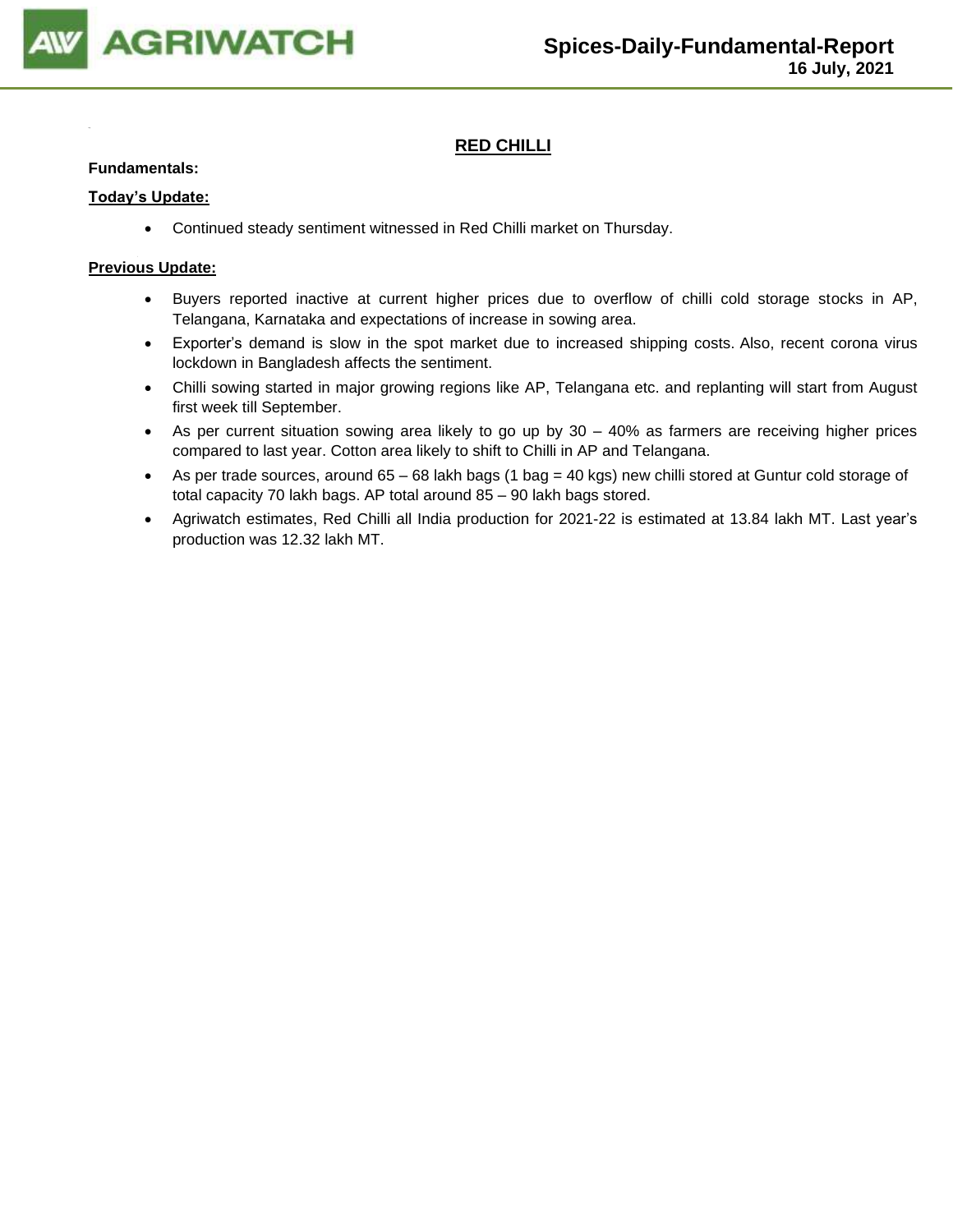

|                       |                  | Red Chilli Spot Market Prices (Loose): (Rs/Qtl) |                |             |           |                                                                                                                                                                                                                                                                                                                                                                                                                                                    |                                                                                                                                                                                                                                                                                                                                                                              |
|-----------------------|------------------|-------------------------------------------------|----------------|-------------|-----------|----------------------------------------------------------------------------------------------------------------------------------------------------------------------------------------------------------------------------------------------------------------------------------------------------------------------------------------------------------------------------------------------------------------------------------------------------|------------------------------------------------------------------------------------------------------------------------------------------------------------------------------------------------------------------------------------------------------------------------------------------------------------------------------------------------------------------------------|
|                       |                  |                                                 | <b>15-Jul-</b> | $15 -$ Jul- | $14-Jul-$ | $14-Jul-$                                                                                                                                                                                                                                                                                                                                                                                                                                          |                                                                                                                                                                                                                                                                                                                                                                              |
| <b>State</b>          | <b>Centre</b>    | Grade                                           | 21             | 21          | 21        |                                                                                                                                                                                                                                                                                                                                                                                                                                                    |                                                                                                                                                                                                                                                                                                                                                                              |
|                       |                  |                                                 | Low            | High        | Low       |                                                                                                                                                                                                                                                                                                                                                                                                                                                    |                                                                                                                                                                                                                                                                                                                                                                              |
|                       |                  | <b>NCDEX Quality</b>                            | 10500          | 11000       | 10500     |                                                                                                                                                                                                                                                                                                                                                                                                                                                    |                                                                                                                                                                                                                                                                                                                                                                              |
|                       |                  | <b>LCA 334</b>                                  | 11500          | 12300       | 11500     |                                                                                                                                                                                                                                                                                                                                                                                                                                                    | Change<br><b>Unch</b><br><b>Unch</b><br><b>Unch</b><br><b>Unch</b><br><b>Unch</b><br><b>Unch</b><br><b>Unch</b><br><b>Unch</b><br><b>Unch</b><br><b>Unch</b><br><b>Unch</b><br><b>Unch</b><br><b>Unch</b><br><b>Unch</b><br><b>Unch</b><br>$-100$<br>$\blacksquare$<br>500<br><b>Unch</b><br><b>Unch</b><br>$\qquad \qquad \blacksquare$<br><b>Unch</b><br>-<br>Ξ.<br>-<br>- |
|                       |                  | Teja                                            | 14500          | 15500       | 14500     |                                                                                                                                                                                                                                                                                                                                                                                                                                                    |                                                                                                                                                                                                                                                                                                                                                                              |
|                       | <b>Guntur</b>    | No. 273                                         | 13500          | 14500       | 13500     |                                                                                                                                                                                                                                                                                                                                                                                                                                                    |                                                                                                                                                                                                                                                                                                                                                                              |
| <b>Andhra Pradesh</b> | <b>Benchmark</b> | No. 5                                           | 13500          | 14500       | 13500     |                                                                                                                                                                                                                                                                                                                                                                                                                                                    |                                                                                                                                                                                                                                                                                                                                                                              |
|                       | market           | Fatki                                           | 7000           | 9500        | 7000      |                                                                                                                                                                                                                                                                                                                                                                                                                                                    |                                                                                                                                                                                                                                                                                                                                                                              |
|                       |                  | Byadgi                                          | 15500          | 16500       | 15500     |                                                                                                                                                                                                                                                                                                                                                                                                                                                    |                                                                                                                                                                                                                                                                                                                                                                              |
|                       |                  | <b>US 341</b>                                   | 14500          | 15500       | 14500     |                                                                                                                                                                                                                                                                                                                                                                                                                                                    |                                                                                                                                                                                                                                                                                                                                                                              |
|                       |                  | Denvor Delux                                    | 14000          | 15000       | 14000     |                                                                                                                                                                                                                                                                                                                                                                                                                                                    |                                                                                                                                                                                                                                                                                                                                                                              |
|                       |                  | Indam <sub>5</sub>                              | 14000          | 15000       | 14000     |                                                                                                                                                                                                                                                                                                                                                                                                                                                    |                                                                                                                                                                                                                                                                                                                                                                              |
|                       |                  | Teja                                            | 12600          | 14100       | 12600     |                                                                                                                                                                                                                                                                                                                                                                                                                                                    |                                                                                                                                                                                                                                                                                                                                                                              |
|                       |                  | Wonder Hot                                      | 13100          | 14100       | 13100     |                                                                                                                                                                                                                                                                                                                                                                                                                                                    |                                                                                                                                                                                                                                                                                                                                                                              |
| Telangana             | Warangal         | 341                                             | 9600           | 11600       | 9600      |                                                                                                                                                                                                                                                                                                                                                                                                                                                    |                                                                                                                                                                                                                                                                                                                                                                              |
|                       |                  | Denvor Delux                                    | 11000          | 12300       | 11000     |                                                                                                                                                                                                                                                                                                                                                                                                                                                    |                                                                                                                                                                                                                                                                                                                                                                              |
|                       |                  | Paprika                                         | <b>NA</b>      | <b>NA</b>   | <b>NA</b> |                                                                                                                                                                                                                                                                                                                                                                                                                                                    |                                                                                                                                                                                                                                                                                                                                                                              |
|                       |                  | Fatki                                           | 4200           | 7300        | 4200      |                                                                                                                                                                                                                                                                                                                                                                                                                                                    |                                                                                                                                                                                                                                                                                                                                                                              |
|                       | Khammam          | Teja (Cold storage)                             | 14000          | 15200       | 14000     | 21<br>High<br>11000<br>12300<br>15500<br>14500<br>14500<br>9500<br>16500<br>15500<br>15000<br>15000<br>14100<br>14100<br>11600<br>12300<br><b>NA</b><br>7300<br>15300<br><b>NA</b><br><b>NA</b><br>15000<br>8000<br>11000<br><b>NA</b><br>17500<br><b>NA</b><br><b>NA</b><br><b>NA</b><br><b>NA</b><br><b>NA</b><br><b>NA</b><br><b>NA</b><br><b>NA</b><br><b>NA</b><br><b>NA</b><br><b>NA</b><br><b>NA</b><br><b>NA</b><br><b>NA</b><br><b>NA</b> |                                                                                                                                                                                                                                                                                                                                                                              |
|                       |                  | Teja (Non cold storage)                         | <b>NA</b>      | <b>NA</b>   | <b>NA</b> |                                                                                                                                                                                                                                                                                                                                                                                                                                                    |                                                                                                                                                                                                                                                                                                                                                                              |
|                       |                  | No. 12                                          | <b>NA</b>      | <b>NA</b>   | <b>NA</b> |                                                                                                                                                                                                                                                                                                                                                                                                                                                    |                                                                                                                                                                                                                                                                                                                                                                              |
|                       |                  | <b>Indu 2070</b>                                | 14000          | 15500       | 12500     |                                                                                                                                                                                                                                                                                                                                                                                                                                                    |                                                                                                                                                                                                                                                                                                                                                                              |
| <b>Madhya Pradesh</b> | <b>Bedia</b>     | Fatki                                           | 7000           | 8000        | 7000      | <b>NA</b><br>NA                                                                                                                                                                                                                                                                                                                                                                                                                                    |                                                                                                                                                                                                                                                                                                                                                                              |
|                       |                  | Jhankar                                         | 9000           | 11000       | 9000      |                                                                                                                                                                                                                                                                                                                                                                                                                                                    |                                                                                                                                                                                                                                                                                                                                                                              |
|                       |                  | Ganesh                                          | <b>NA</b>      | <b>NA</b>   | <b>NA</b> |                                                                                                                                                                                                                                                                                                                                                                                                                                                    |                                                                                                                                                                                                                                                                                                                                                                              |
|                       |                  | Teja(Khamam)                                    | 17500          | 17500       | 17500     |                                                                                                                                                                                                                                                                                                                                                                                                                                                    |                                                                                                                                                                                                                                                                                                                                                                              |
|                       |                  | M.P. MacoTeja                                   | <b>NA</b>      | <b>NA</b>   | <b>NA</b> |                                                                                                                                                                                                                                                                                                                                                                                                                                                    |                                                                                                                                                                                                                                                                                                                                                                              |
| Delhi                 | <b>New Delhi</b> | Pala 12                                         | <b>NA</b>      | <b>NA</b>   | <b>NA</b> |                                                                                                                                                                                                                                                                                                                                                                                                                                                    |                                                                                                                                                                                                                                                                                                                                                                              |
|                       |                  | <b>LCA 334</b>                                  | <b>NA</b>      | <b>NA</b>   | <b>NA</b> |                                                                                                                                                                                                                                                                                                                                                                                                                                                    |                                                                                                                                                                                                                                                                                                                                                                              |
|                       |                  | Fatki                                           | <b>NA</b>      | <b>NA</b>   | <b>NA</b> |                                                                                                                                                                                                                                                                                                                                                                                                                                                    |                                                                                                                                                                                                                                                                                                                                                                              |
|                       |                  | Packing                                         | <b>NA</b>      | <b>NA</b>   | <b>NA</b> |                                                                                                                                                                                                                                                                                                                                                                                                                                                    |                                                                                                                                                                                                                                                                                                                                                                              |
|                       |                  | Dabbi                                           | <b>NA</b>      | <b>NA</b>   | <b>NA</b> |                                                                                                                                                                                                                                                                                                                                                                                                                                                    |                                                                                                                                                                                                                                                                                                                                                                              |
|                       |                  | Guntur                                          | <b>NA</b>      | <b>NA</b>   | <b>NA</b> |                                                                                                                                                                                                                                                                                                                                                                                                                                                    |                                                                                                                                                                                                                                                                                                                                                                              |
|                       |                  | Kaddi                                           | <b>NA</b>      | <b>NA</b>   | <b>NA</b> |                                                                                                                                                                                                                                                                                                                                                                                                                                                    |                                                                                                                                                                                                                                                                                                                                                                              |
| Karnataka             |                  | Dabbi Dlx Local                                 | 22000          | 24500       | <b>NA</b> |                                                                                                                                                                                                                                                                                                                                                                                                                                                    |                                                                                                                                                                                                                                                                                                                                                                              |
|                       |                  | Dabbi Medium Best (Local)                       | 19000          | 23000       | <b>NA</b> |                                                                                                                                                                                                                                                                                                                                                                                                                                                    |                                                                                                                                                                                                                                                                                                                                                                              |
|                       | <b>Byadgi</b>    | Dabbi Best (Bellary)                            | NA             | NA          | <b>NA</b> |                                                                                                                                                                                                                                                                                                                                                                                                                                                    |                                                                                                                                                                                                                                                                                                                                                                              |
|                       |                  | <b>KDL Deluxe (Local)</b>                       | 11000          | 13000       | <b>NA</b> |                                                                                                                                                                                                                                                                                                                                                                                                                                                    |                                                                                                                                                                                                                                                                                                                                                                              |
|                       |                  | <b>KDL Deluxe (Bellary)</b>                     | <b>NA</b>      | <b>NA</b>   | <b>NA</b> |                                                                                                                                                                                                                                                                                                                                                                                                                                                    |                                                                                                                                                                                                                                                                                                                                                                              |
|                       |                  | <b>KDL Best(Local)</b>                          | <b>NA</b>      | <b>NA</b>   | <b>NA</b> |                                                                                                                                                                                                                                                                                                                                                                                                                                                    |                                                                                                                                                                                                                                                                                                                                                                              |
|                       |                  | <b>KDL Best(Bellary)</b>                        | <b>NA</b>      | <b>NA</b>   | <b>NA</b> |                                                                                                                                                                                                                                                                                                                                                                                                                                                    |                                                                                                                                                                                                                                                                                                                                                                              |
|                       |                  | <b>KDL Medium</b>                               | 5000           | 7000        | <b>NA</b> |                                                                                                                                                                                                                                                                                                                                                                                                                                                    |                                                                                                                                                                                                                                                                                                                                                                              |
|                       |                  | Denvor Deluxe                                   | <b>NA</b>      | <b>NA</b>   | <b>NA</b> |                                                                                                                                                                                                                                                                                                                                                                                                                                                    |                                                                                                                                                                                                                                                                                                                                                                              |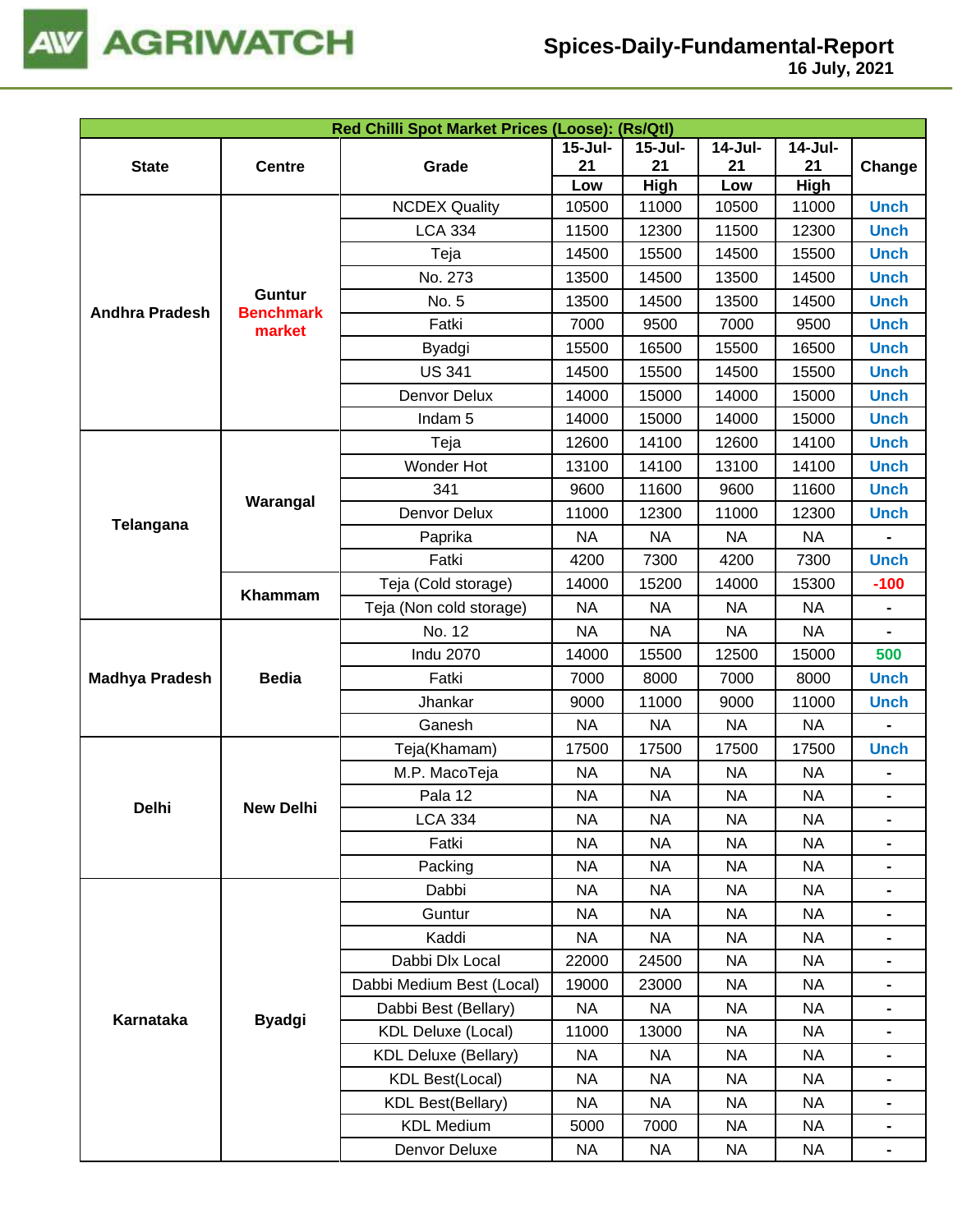

 **16 July, 2021**

|                                                                  |               | 2043                          | 18000 | 19000     | NA        | <b>NA</b> |                |  |
|------------------------------------------------------------------|---------------|-------------------------------|-------|-----------|-----------|-----------|----------------|--|
|                                                                  |               | 5531                          | 12500 | 13500     | <b>NA</b> | <b>NA</b> |                |  |
|                                                                  |               | C <sub>5</sub>                | NA.   | ΝA        | NA        | NA.       |                |  |
|                                                                  |               | <b>KDL Fatki</b>              | 2800  | 3300      | NA        | <b>NA</b> |                |  |
|                                                                  |               | Seed Fatki                    | 4000  | 6500      | NA        | <b>NA</b> | $\blacksquare$ |  |
| Arrivals & Off-take in bags (1 bag = 45 Kg), (1 bag = $38Kgs$ )* |               |                               |       |           |           |           |                |  |
| <b>State</b>                                                     | <b>Centre</b> | 15-Jul-21<br><b>Parameter</b> |       |           |           | 14-Jul-21 | Change         |  |
| Andhra Pradesh                                                   | <b>Guntur</b> | Arrivals                      | 50000 |           | 50000     |           | <b>Unch</b>    |  |
|                                                                  |               | Off-take                      |       | 25000     |           | 30000     | $-5000$        |  |
|                                                                  | Warangal      | Arrivals                      |       | 3000      |           | 5000      | $-2000$        |  |
| Telangana                                                        | Khammam       | Arrivals (Cold storage) *     |       | 3000      | 3000      |           | <b>Unch</b>    |  |
|                                                                  |               | Arrivals (Non cold storage) * |       | <b>NA</b> |           | NA        |                |  |
| Karnataka                                                        | <b>Byadgi</b> | Arrivals                      | 10000 |           | NA        |           |                |  |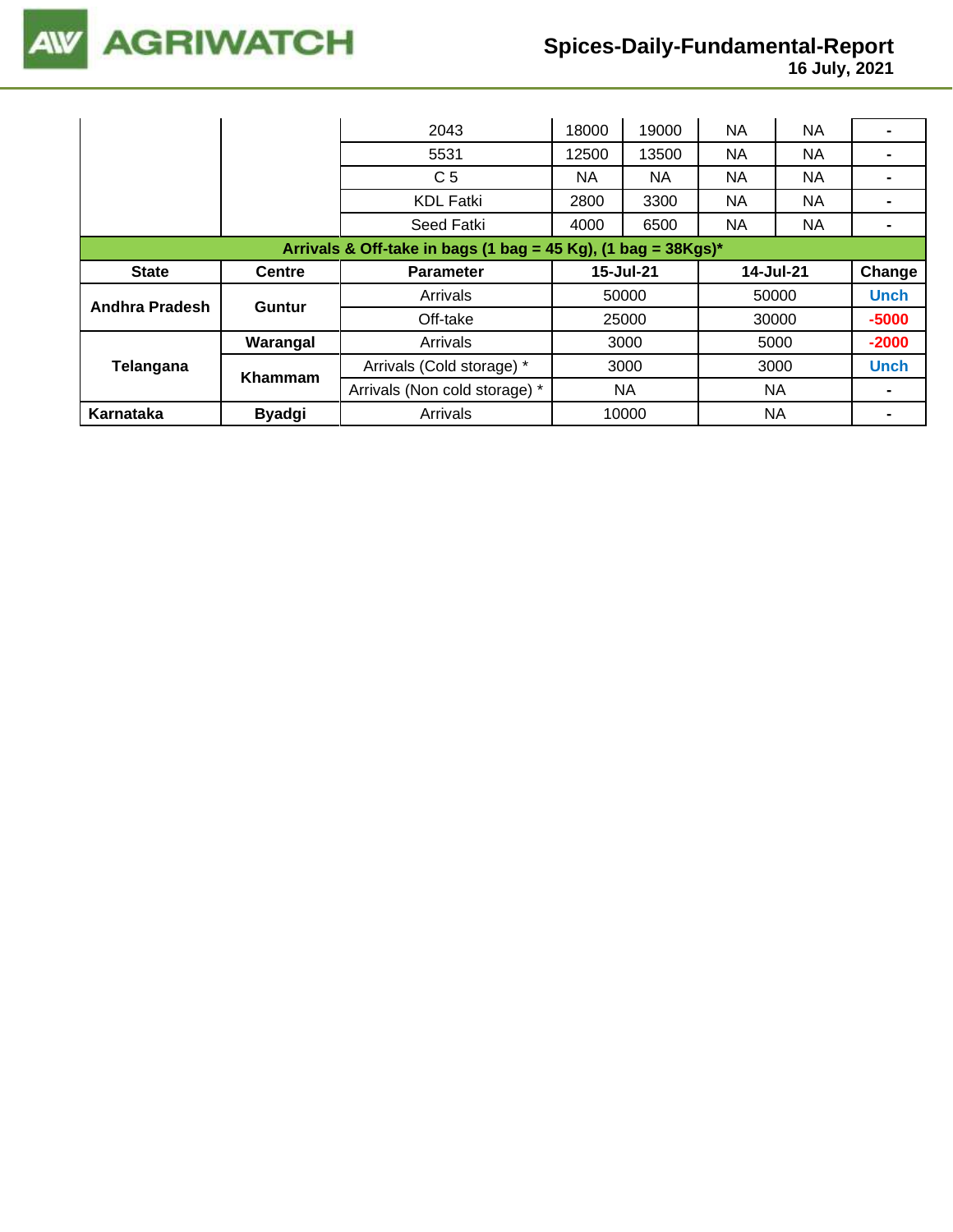

# **TURMERIC**

#### **Fundamentals: Today's Update:**

- Mixed sentiment witnessed in the Turmeric spot market on Thursday.
- Turmeric sowing in Maharashtra and Telangana, till now 80 to 85% completed last year it was almost finished. In Maharashtra, lower rainfall reported in Turmeric growing regions, farmers are worried about their planted crops.

- In Maharashtra, Sangli growing regions Turmeric area may go down by 5 10% as other competitive crop like Soyabean, Paddy, Sugarcane prices are higher and short duration crop compared to Turmeric. However, all India actual sowing scenario will come after 20 - 25 days. Current year, Turmeric farmers are also receiving higher prices compared to last year.
- For the 2021-22 marketing period, Agriwatch expected 0.62 lakh MT ending stocks (with increasing exports and domestic consumption), which is lower than 0.98 lakh MT from last year, likely to support prices from the current level.

|                       | <b>Turmeric Spot Market Prices (Loose): (Rs/Qtl)</b> |                                 |                                                                                                                                                                                                                                                                                                                                                                                                                                                                                                                                                                                                                                                                                                     |           |             |  |  |  |  |
|-----------------------|------------------------------------------------------|---------------------------------|-----------------------------------------------------------------------------------------------------------------------------------------------------------------------------------------------------------------------------------------------------------------------------------------------------------------------------------------------------------------------------------------------------------------------------------------------------------------------------------------------------------------------------------------------------------------------------------------------------------------------------------------------------------------------------------------------------|-----------|-------------|--|--|--|--|
| <b>State</b>          | <b>Centre</b>                                        | Grade                           | 15-Jul-21                                                                                                                                                                                                                                                                                                                                                                                                                                                                                                                                                                                                                                                                                           | 14-Jul-21 | Change      |  |  |  |  |
|                       |                                                      | Nizam quality                   | 7600                                                                                                                                                                                                                                                                                                                                                                                                                                                                                                                                                                                                                                                                                                | 7600      | <b>Unch</b> |  |  |  |  |
|                       | <b>Nizamabad</b>                                     | Double polish finger            | 8500                                                                                                                                                                                                                                                                                                                                                                                                                                                                                                                                                                                                                                                                                                | 8500      |             |  |  |  |  |
| Telangana             | <b>Benchmark market</b>                              | Gattah (unpolished)             | 6800                                                                                                                                                                                                                                                                                                                                                                                                                                                                                                                                                                                                                                                                                                | 6800      | <b>Unch</b> |  |  |  |  |
|                       |                                                      | Gattah (double polished)        | 7900                                                                                                                                                                                                                                                                                                                                                                                                                                                                                                                                                                                                                                                                                                | 7900      | <b>Unch</b> |  |  |  |  |
|                       | Warangal                                             | Finger                          | 6600                                                                                                                                                                                                                                                                                                                                                                                                                                                                                                                                                                                                                                                                                                | 6600      | <b>Unch</b> |  |  |  |  |
|                       |                                                      | Round                           | 6240                                                                                                                                                                                                                                                                                                                                                                                                                                                                                                                                                                                                                                                                                                | 6240      | <b>Unch</b> |  |  |  |  |
|                       |                                                      | Finger                          | 7700                                                                                                                                                                                                                                                                                                                                                                                                                                                                                                                                                                                                                                                                                                | 7700      | <b>Unch</b> |  |  |  |  |
|                       | Erode                                                | Gattah                          |                                                                                                                                                                                                                                                                                                                                                                                                                                                                                                                                                                                                                                                                                                     |           |             |  |  |  |  |
|                       |                                                      | Sellem                          | 8100                                                                                                                                                                                                                                                                                                                                                                                                                                                                                                                                                                                                                                                                                                | 8100      | <b>Unch</b> |  |  |  |  |
| <b>Tamil Nadu</b>     | <b>Coimbatore</b>                                    | <b>Bulb</b>                     | <b>Unch</b><br>7000<br>7000<br><b>Unch</b><br><b>NA</b><br><b>NA</b><br><b>NA</b><br><b>NA</b><br>$\blacksquare$<br>$N\overline{A}$<br><b>NA</b><br><b>NA</b><br><b>NA</b><br>5700<br>5700<br><b>Unch</b><br><b>Unch</b><br>6213<br>6213<br>5700<br>5700<br><b>Unch</b><br>6213<br>6213<br><b>Unch</b><br>12300<br><b>NA</b><br><b>NA</b><br>8700<br><b>NA</b><br>7300<br><b>NR</b><br><b>NR</b><br>$\blacksquare$<br><b>NR</b><br><b>NR</b><br><b>NR</b><br><b>NR</b><br><b>NR</b><br><b>NR</b><br>$\overline{\text{NR}}$<br><b>NR</b><br><b>NA</b><br>6900<br>6200<br><b>NA</b><br><b>NA</b><br>6400<br>8600<br>8600<br><b>Unch</b><br>9500<br>9500<br><b>Unch</b><br>8600<br>8600<br><b>Unch</b> |           |             |  |  |  |  |
|                       |                                                      | Finger                          |                                                                                                                                                                                                                                                                                                                                                                                                                                                                                                                                                                                                                                                                                                     |           |             |  |  |  |  |
|                       | <b>Salem</b>                                         | <b>Bulb</b>                     |                                                                                                                                                                                                                                                                                                                                                                                                                                                                                                                                                                                                                                                                                                     |           |             |  |  |  |  |
|                       |                                                      | Finger                          |                                                                                                                                                                                                                                                                                                                                                                                                                                                                                                                                                                                                                                                                                                     |           |             |  |  |  |  |
| <b>Andhra Pradesh</b> |                                                      | <b>Bulb</b>                     |                                                                                                                                                                                                                                                                                                                                                                                                                                                                                                                                                                                                                                                                                                     |           |             |  |  |  |  |
|                       | <b>Duggirala</b>                                     | Bilty                           |                                                                                                                                                                                                                                                                                                                                                                                                                                                                                                                                                                                                                                                                                                     |           |             |  |  |  |  |
|                       |                                                      | Finger                          |                                                                                                                                                                                                                                                                                                                                                                                                                                                                                                                                                                                                                                                                                                     |           |             |  |  |  |  |
|                       |                                                      | Bilty                           |                                                                                                                                                                                                                                                                                                                                                                                                                                                                                                                                                                                                                                                                                                     |           |             |  |  |  |  |
|                       |                                                      | Rajpuri/Salem Finger            |                                                                                                                                                                                                                                                                                                                                                                                                                                                                                                                                                                                                                                                                                                     |           |             |  |  |  |  |
|                       | Sangli                                               | Rajpuri Medium                  |                                                                                                                                                                                                                                                                                                                                                                                                                                                                                                                                                                                                                                                                                                     |           |             |  |  |  |  |
|                       |                                                      | DesiKadappa                     |                                                                                                                                                                                                                                                                                                                                                                                                                                                                                                                                                                                                                                                                                                     |           |             |  |  |  |  |
|                       |                                                      | Salem Powder                    |                                                                                                                                                                                                                                                                                                                                                                                                                                                                                                                                                                                                                                                                                                     |           |             |  |  |  |  |
|                       |                                                      | Mini Salem                      |                                                                                                                                                                                                                                                                                                                                                                                                                                                                                                                                                                                                                                                                                                     |           |             |  |  |  |  |
| <b>Maharashtra</b>    | <b>Basmat</b>                                        | Super Salem                     |                                                                                                                                                                                                                                                                                                                                                                                                                                                                                                                                                                                                                                                                                                     |           |             |  |  |  |  |
|                       |                                                      | <b>Gattah Powder</b>            |                                                                                                                                                                                                                                                                                                                                                                                                                                                                                                                                                                                                                                                                                                     |           |             |  |  |  |  |
|                       |                                                      | <b>Gattah Premium</b>           |                                                                                                                                                                                                                                                                                                                                                                                                                                                                                                                                                                                                                                                                                                     |           |             |  |  |  |  |
|                       |                                                      | <b>Turmeric Finger Polished</b> |                                                                                                                                                                                                                                                                                                                                                                                                                                                                                                                                                                                                                                                                                                     |           |             |  |  |  |  |
|                       | <b>Nanded</b>                                        | <b>Turmeric Bulb Polished</b>   |                                                                                                                                                                                                                                                                                                                                                                                                                                                                                                                                                                                                                                                                                                     |           |             |  |  |  |  |
|                       |                                                      | <b>Turmeric Mix</b>             |                                                                                                                                                                                                                                                                                                                                                                                                                                                                                                                                                                                                                                                                                                     |           |             |  |  |  |  |
|                       |                                                      | Gattah                          |                                                                                                                                                                                                                                                                                                                                                                                                                                                                                                                                                                                                                                                                                                     |           |             |  |  |  |  |
|                       |                                                      | Mini Salem                      |                                                                                                                                                                                                                                                                                                                                                                                                                                                                                                                                                                                                                                                                                                     |           |             |  |  |  |  |
| <b>Delhi</b>          | <b>Delhi</b>                                         | <b>Finger Single Polished</b>   |                                                                                                                                                                                                                                                                                                                                                                                                                                                                                                                                                                                                                                                                                                     |           |             |  |  |  |  |
|                       |                                                      | <b>Finger Double Polished</b>   | 9500                                                                                                                                                                                                                                                                                                                                                                                                                                                                                                                                                                                                                                                                                                | 9500      | <b>Unch</b> |  |  |  |  |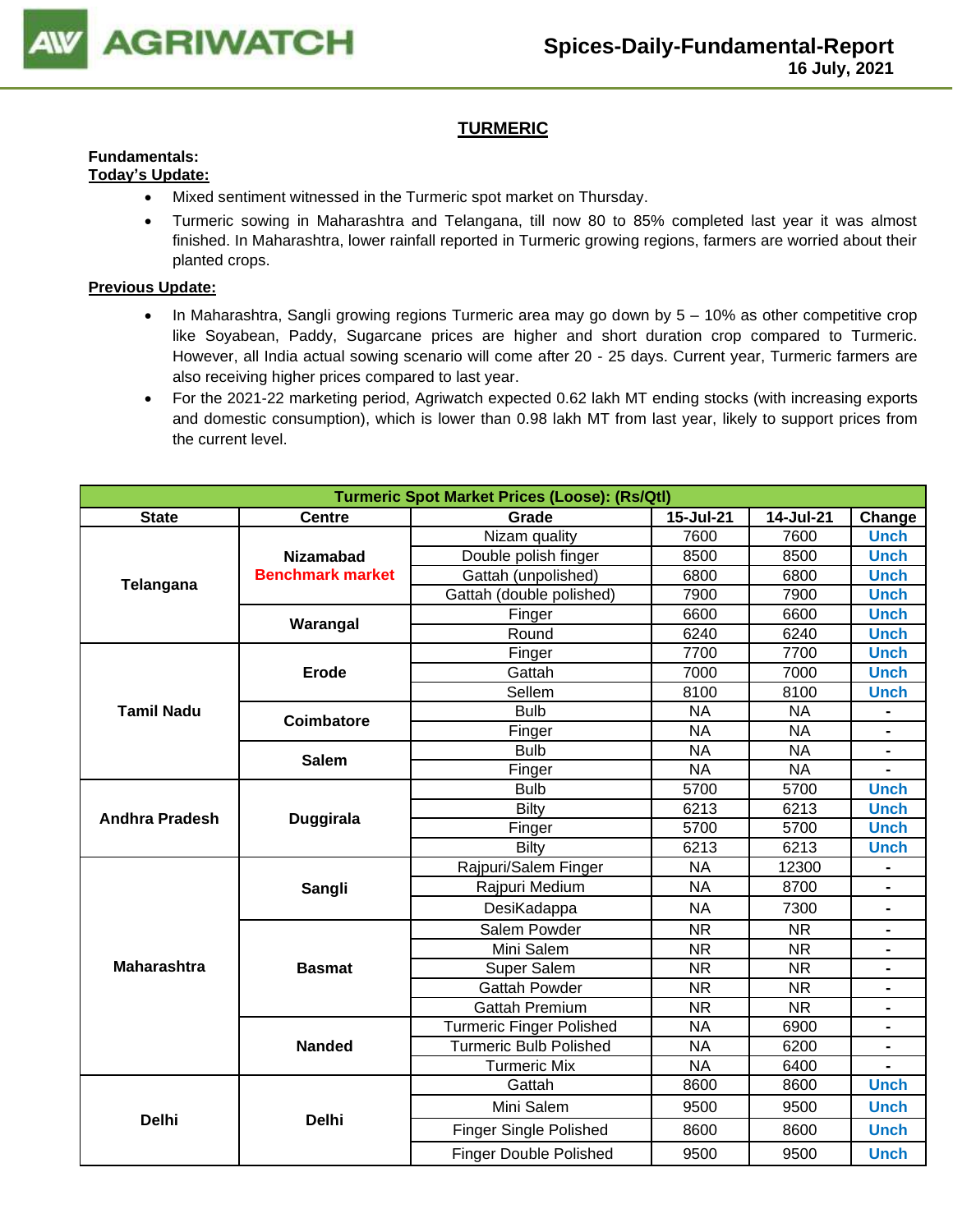

 **16 July, 2021**

| <b>State</b>          |                  | Arrival & Off-take in bags $*(1 \text{ bag} = 75 \text{ Kg}),\#(1 \text{ bag} = 60 \text{ Kg})$ |           |           |                      |  |  |
|-----------------------|------------------|-------------------------------------------------------------------------------------------------|-----------|-----------|----------------------|--|--|
|                       | <b>Centre</b>    | <b>Parameter</b>                                                                                | 15-Jul-21 | 14-Jul-21 | Change               |  |  |
| Telangana             | <b>Nizamabad</b> | Arrival                                                                                         | 1000      | 2000      | $-1000$              |  |  |
|                       |                  | Off-take                                                                                        | 1000      | 2000      | $-1000$              |  |  |
|                       | Warangal         | Arrival                                                                                         | 400       | 400       | <b>Unch</b>          |  |  |
| Tamil Nadu            | <b>Erode</b>     | Arrival                                                                                         | 3000      | 4000      | $-1000$              |  |  |
|                       |                  | Off-take                                                                                        | 3000      | 4000      | $-1000$<br>20        |  |  |
|                       | Coimbatore       | Arrival                                                                                         | NA.       | NA.       |                      |  |  |
|                       | <b>Salem</b>     | Arrival*                                                                                        | NA.       | ΝA        |                      |  |  |
| <b>Andhra Pradesh</b> | <b>Duggirala</b> | Arrival*                                                                                        | 300       | 280       |                      |  |  |
|                       | Sangli           | Arrival#                                                                                        | <b>NA</b> | <b>NA</b> |                      |  |  |
| <b>Maharashtra</b>    | <b>Basmat</b>    | Arrival*                                                                                        | NR.       | NR.       |                      |  |  |
|                       | <b>Nanded</b>    | <b>Arrival</b>                                                                                  | <b>NA</b> | 700       | -                    |  |  |
|                       |                  |                                                                                                 |           |           | <b>Arrival * Qtl</b> |  |  |

# **NCDEX-FUTURES MARKET**

| Turmeric <sup>1</sup> |                          |       |       |       |              |                          |             |       |           |
|-----------------------|--------------------------|-------|-------|-------|--------------|--------------------------|-------------|-------|-----------|
| <b>Contract</b>       | +/-\$                    | Open  | High  | Low   | <b>Close</b> | Volume                   | Vol. Change | ΟI    | OI Change |
| July-21               | $\sim$ $\sim$            | $- -$ | $- -$ | $- -$ | $- -$        | $- -$                    | $- -$       | $- -$ | $- -$     |
| <b>Aug-21</b>         | $\overline{\phantom{a}}$ | $- -$ | $- -$ | $- -$ | $- -$        | $\overline{\phantom{a}}$ | $- -$       | $- -$ | $- -$     |
| Sep-21                | $- -$                    | $- -$ | $- -$ | $- -$ | $- -$        | $- -$                    | $- -$       | $- -$ | $- -$     |

| <b>Spread</b> | Julv-21                  | Aug-21                   | Sep-21                   |
|---------------|--------------------------|--------------------------|--------------------------|
| <b>Basis</b>  | $\sim$ $\sim$            | $\overline{\phantom{a}}$ | $\overline{\phantom{a}}$ |
| $July-21$     | $\overline{\phantom{a}}$ | $- -$                    | $\overline{\phantom{a}}$ |
| Aug-21        | $- -$                    | $\overline{\phantom{a}}$ | $\overline{\phantom{a}}$ |

NB: Spot prices used for spread calculation is the basis Nizamabad for Nizam grade. Basis = Spot prices– Near month futures.

#### **NCDEX- STOCK POSITION**

| <b>Stocks</b>    | <b>Demat</b> | <b>In-Process</b> |               |  |  |
|------------------|--------------|-------------------|---------------|--|--|
|                  | 14.07.2021   | 14.07.2021        | 14.07.2021    |  |  |
| Sangli           | 1961         |                   | 1961          |  |  |
| Erode            | $- -$        | $- -$             | $- -$         |  |  |
| <b>Nizamabad</b> | 1344         |                   | 1344          |  |  |
| Warangal         | $- -$        | $\sim$ $\sim$     | $\sim$ $\sim$ |  |  |
|                  |              |                   |               |  |  |

(**Quantity in MT)**

#### **NCDEX Turmeric EED Wise Stock Position (Qty in MT) on 05th July, 2021**

| <b>EED</b>   | Sangli (Desi<br>Cuddapah) | <b>Sangli</b><br>(Rajapore) | . .<br>. .<br><b>Nizamabad</b> | <b>Nizamabad</b><br>(Farmer Polished) | <b>Basmat</b><br>(Salem) | <b>Total</b> |
|--------------|---------------------------|-----------------------------|--------------------------------|---------------------------------------|--------------------------|--------------|
| 10-Aug-21    | $\sim$ $\sim$             | 365                         |                                | $\overline{\phantom{a}}$              | $\overline{\phantom{a}}$ | 365          |
| 10-Sep-21    | $- -$                     | 317                         | 120                            | $\sim$ $\sim$                         | $\sim$ $\sim$            | 437          |
| 10-0ct-21    | $\sim$ $\sim$             | 238                         | 779                            | $\overline{\phantom{a}}$              | $\sim$ $\sim$            | 1017         |
| 10-Nov-21    | --                        | 897                         | 190                            | $\sim$ $\sim$                         | $\sim$ $\sim$            | 1087         |
| 10-Dec-21    | $- -$                     | 169                         | 166                            | $\sim$ $\sim$                         | $\sim$ $\sim$            | 335          |
| $10$ -Jan-22 | $- -$                     | --                          | 60                             | $\overline{\phantom{a}}$              | $\overline{\phantom{a}}$ | 60           |
| <b>Total</b> | $- -$                     | 1986                        | 1315                           | $\sim$                                | $\overline{\phantom{m}}$ | 3301         |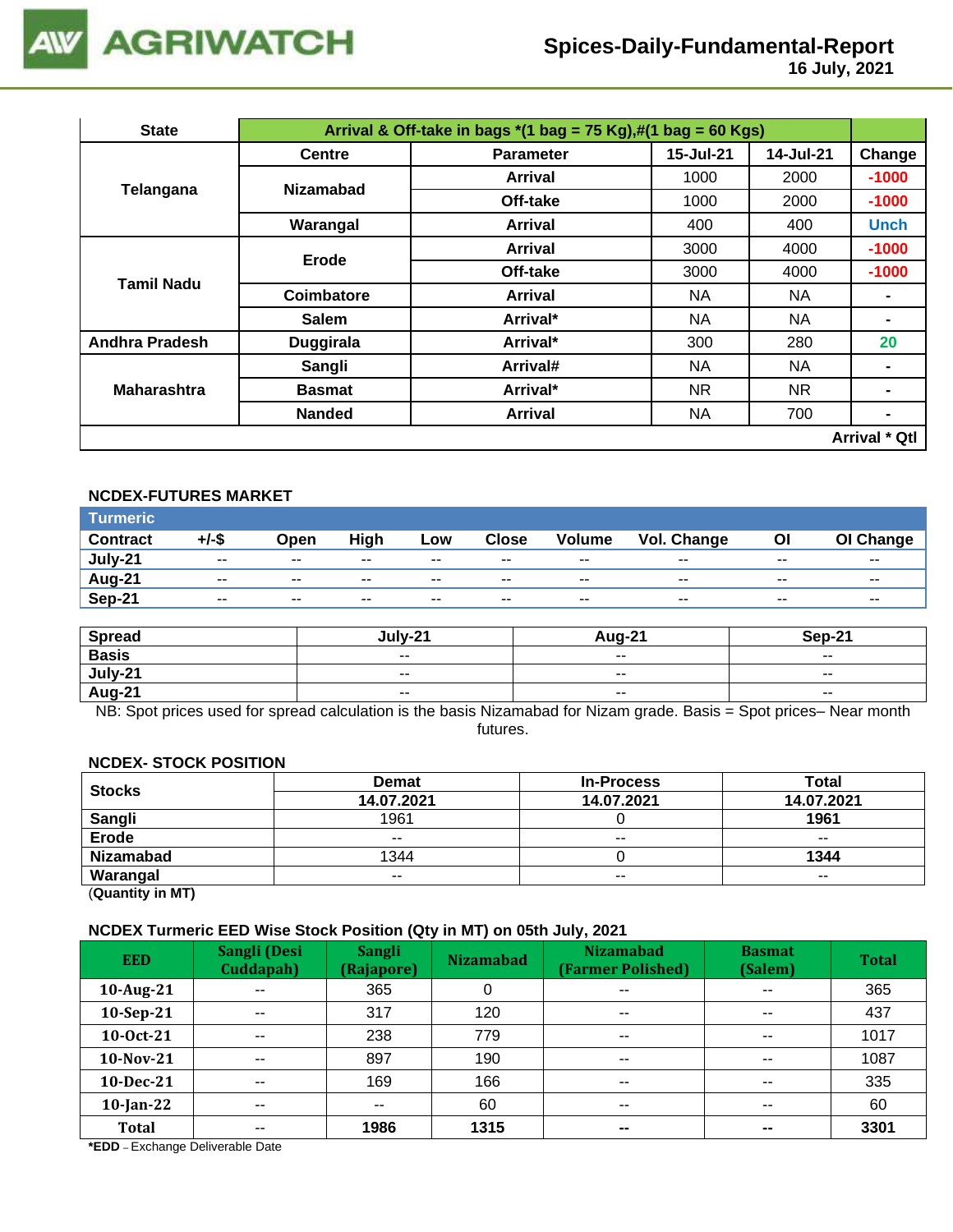

# **BLACK PEPPER**

#### **Fundamentals: Today's Update:**

- Continued steady sentiment witnessed in the Black pepper market on Thursday.
- As of 15th July, new pepper 500 G/L traded at Rs.39,000/-qtl, steady from the previous day.
- Vietnam Pepper prices today (July 15) were flat in all locales. From the beginning of the week until now, the pepper market in general has not changed much, stable around the average threshold of 74,000 VND/kg. Currently, the lowest price is 72,500 VND/kg available in Gia Lai province. Next is Dong Nai province with the price of 73,000 VND/kg. Similarly, the two provinces of Dak Lak and Dak Nong maintained a common transaction of 74,000 VND/kg, Binh Phuoc province remained unchanged at 74,500 VND/kg. In Ba Ria - Vung Tau, pepper is being purchased at 75,500 VND/kg, no new changes have been recorded since the beginning of the week.

- As per trade information, Sri Lankan pepper production will increase by 25% in 2021 to 25,000 tons. Meanwhile, Sri Lanka's domestic pepper consumption is reported at only 12,000 tons. Therefore, the possibility of a large amount of Sri Lankan pepper imported into India is very high and put cap on prices.
- As per trade information, the amount of Sri Lankan pepper entered the domestic market from January to April 2021 was 4,000 tons, the highest level recorded in the past three years.
- According to VPA, Vietnam's pepper exports in June 2021 reached 34,000 tons, worth \$120 million, up 21.6% in volume and 25.2% in value compared to May 2021. compared to June 2020 increased by 68.5% in volume and 156.9 % in value.
- Generally in the first 6 months of 2021, Vietnam's pepper exports are estimated at 155,000 tons, worth 500 million USD, down 6.7% in volume, but up 40.6% in value over the same period in 2020.
- Continuous supply in the spot market pressurizes the prices at higher levels.
- The decrease in supply in Vietnam is the main reason for pushing up world pepper prices in recent years and the price level is currently at the highest level since the end of 2017 until now.
- Vietnamese government has asked farmers not to expand the pepper crop to avoid oversupply in the market. Currently, Vietnam pepper prices moving in the range of 71,000 - 74,500 VND/kg compared to last year same period 49,500 - 51,000 VND/kg.
- In Malaysia, pepper farmers are now almost unable to harvest and sell their products to the market, even though it is the main time, due to the complicated harvest developments of the pandemic. In Brazil, pepper production is forecast to decline sharply in 2021 as the country is likely to face a severe drought from June to September. This is forecast to be the worst drought in 91 years.
- According to the International Pepper Organization (IPC), Vietnam's 2021 pepper harvest will reach 180,000 MT, down 40,000 tons compared to the previous forecast, and 60,000 tons lower (down 25%) compared to with the 2020 harvest.
- According to International Pepper Organization (IPC), in 2021, global pepper production is expected to reach 555 thousand tons, down 21 thousand tons compared to 2020 (576 thousand tons).
- Global pepper exports in 2020 recorded a slight increase of 2% at 481 thousand tons. The top three exporters are Vietnam, Brazil and Indonesia with a total market share of 89%.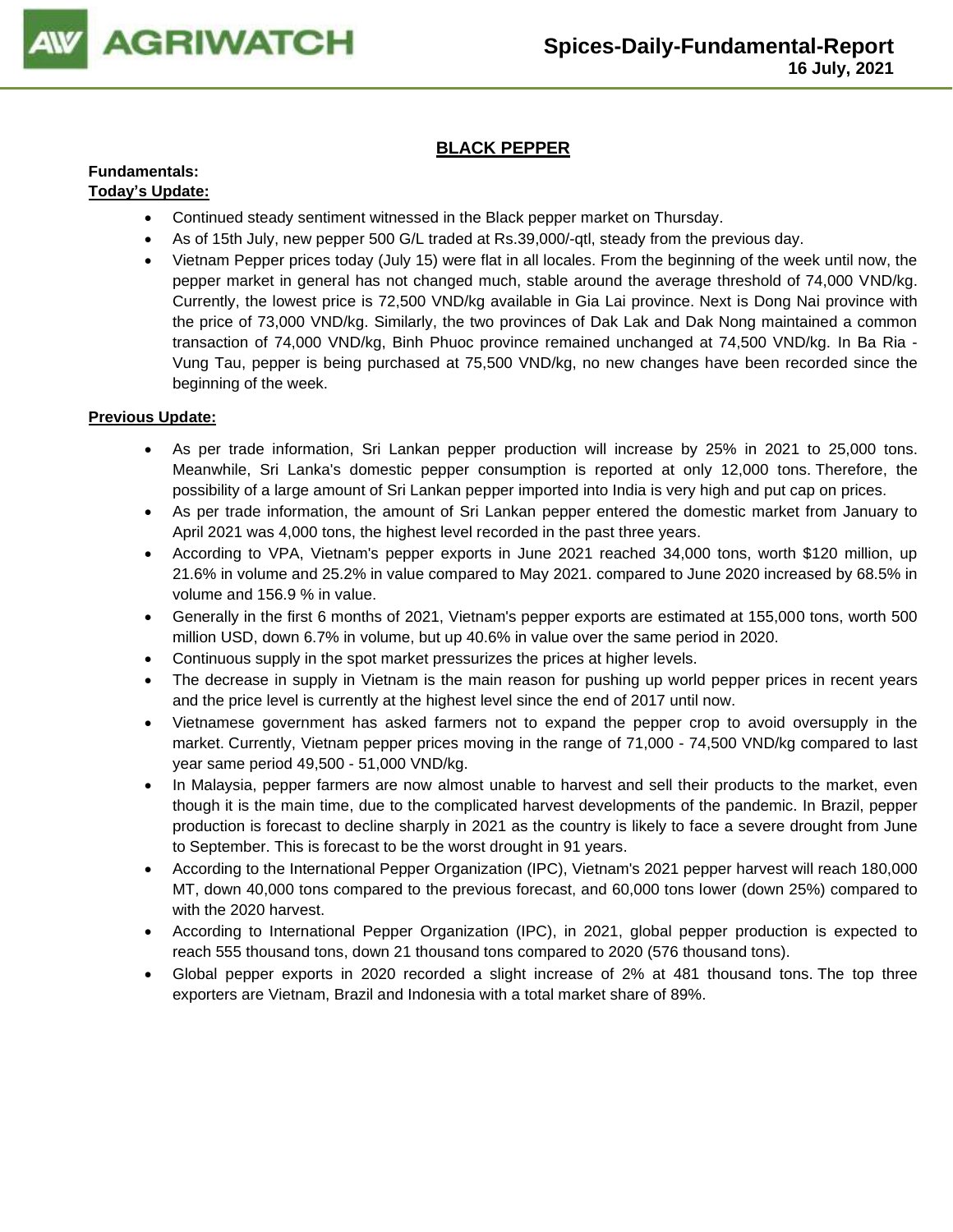| <b>Black Pepper Spot Market Prices (Loose): (Rs/Qtl)</b> |                         |                                        |           |           |             |  |  |  |
|----------------------------------------------------------|-------------------------|----------------------------------------|-----------|-----------|-------------|--|--|--|
| <b>State</b>                                             | <b>Centre</b>           | Grade                                  | 15-Jul-21 | 14-Jul-21 | Change      |  |  |  |
| Kerala                                                   | Kochi                   | Ungarbled                              | 40000     | 40000     | <b>Unch</b> |  |  |  |
|                                                          | <b>Benchmark market</b> | Garbled                                | 42000     | 42000     | <b>Unch</b> |  |  |  |
| Karnataka                                                | Chikkamagaluru          | Ungarbled                              | 39700     | 39700     | <b>Unch</b> |  |  |  |
|                                                          |                         | Unpolished                             | 42500     | 42500     | <b>Unch</b> |  |  |  |
| <b>Delhi</b>                                             | <b>New Delhi</b>        | 550 GL                                 | 43000     | 43000     | <b>Unch</b> |  |  |  |
|                                                          |                         | Number 11.5                            | 46000     | 46000     | <b>Unch</b> |  |  |  |
|                                                          |                         | <b>Arrivals &amp; Off-take in Tons</b> |           |           |             |  |  |  |
| <b>State</b>                                             | <b>Centre</b>           | <b>Parameter</b>                       | 15-Jul-21 | 14-Jul-21 | Change      |  |  |  |
| Kerala                                                   | Kochi                   | Arrivals                               | 20        | 8         | 12          |  |  |  |
|                                                          |                         | Off-take                               | 20        | 8         | 12          |  |  |  |

| <b>Black Pepper FOB Prices (USD/MT)</b> |                                  |                          |                                           |                                            |                                        |                              |  |  |  |  |
|-----------------------------------------|----------------------------------|--------------------------|-------------------------------------------|--------------------------------------------|----------------------------------------|------------------------------|--|--|--|--|
| <b>Date</b>                             | <b>Brazil</b><br><b>ASTA 570</b> | ex Kochi<br>(India) ASTA | Lampung<br>(Indonesia)<br><b>ASTA 570</b> | Kuching (Sarawak,<br><b>Malaysia) ASTA</b> | <b>Ho Chi Minh</b><br>(Vietnam) 500g/l | Ho Chi<br><b>Minh 550g/l</b> |  |  |  |  |
| 06/07/21                                | 4000                             | 5613                     | 3832                                      | 4985                                       | 3800                                   | 3900                         |  |  |  |  |
| 07/07/21                                | 4000                             | 5602                     | 3823                                      | 4985                                       | 3800                                   | 3900                         |  |  |  |  |
| 08/07/21                                | 4000                             | 5619                     | 3811                                      | 4985                                       | 3800                                   | 3900                         |  |  |  |  |
| 09/07/21                                | 4000                             | 5633                     | 3811                                      | 4985                                       | 3800                                   | 3900                         |  |  |  |  |
| 12/07/21                                | 4000                             | 5633                     | 3827                                      | 4985                                       | 3800                                   | 3900                         |  |  |  |  |
| 13/07/21                                | 4000                             | 5636                     | 3827                                      | 4985                                       | 3800                                   | 3900                         |  |  |  |  |
| 14/07/21                                | 4000                             | 5633                     | 3825                                      | 4985                                       | 3800                                   | 3900                         |  |  |  |  |
| 15/07/21                                | 4000                             |                          | 3823                                      | 4985                                       | 3800                                   | 3900                         |  |  |  |  |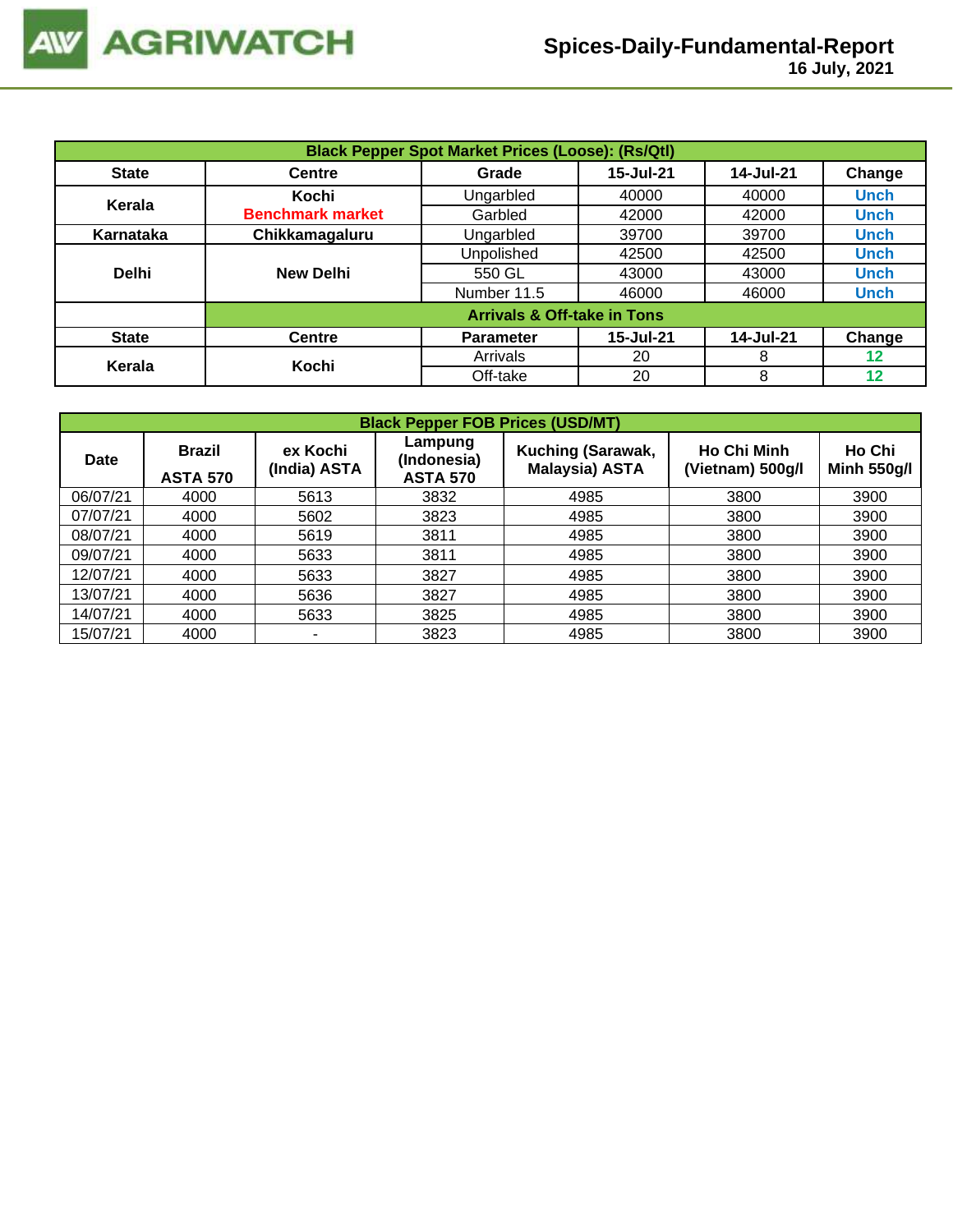

# **JEERA (CUMIN SEED)**

# **Fundamentals:**

# **Today's Update:**

- Steady to firm sentiment witnessed in Jeera Unjha spot market on Thursday.
- Jeera prices reported lower compared to last year, as we expected earlier domestic buyers and exporters reported active in the spot market.

- Buyers reported inactive in the spot market due to higher ending stocks.
- Export demand continuing at the Unjha spot market.
- *As per the Agriwatch production estimate, Jeera production for 2021-22 (marketing period) is estimated at 391,801 MT (around 71 lakh bags each of 55 kg) compared to last year's 451,451 MT (82 lakh bags).*

|              |                          | Jeera (Cumin Seed) Spot Market Prices (Loose): (Rs/Qtl) |           |           |                                                                                                       |  |  |  |
|--------------|--------------------------|---------------------------------------------------------|-----------|-----------|-------------------------------------------------------------------------------------------------------|--|--|--|
| <b>State</b> | <b>Centre</b>            | Grade                                                   | 15-Jul-21 | 14-Jul-21 | Change                                                                                                |  |  |  |
|              | Unjha                    | Local                                                   | 12500     | 12500     | <b>Unch</b>                                                                                           |  |  |  |
|              | <b>Benchmark market</b>  | <b>NCDEX Quality</b>                                    | 13900     | 13900     |                                                                                                       |  |  |  |
|              |                          | Poojari type /Machine Cut                               | 14800     | 14800     |                                                                                                       |  |  |  |
| Gujarat      |                          | 1% Singapore                                            | <b>NR</b> | 13450     | --                                                                                                    |  |  |  |
|              | <b>Mundra Port (FoR)</b> | 2% Singapore                                            | <b>NR</b> | 13200     | -−                                                                                                    |  |  |  |
|              |                          | 1 % European                                            | <b>NR</b> | 13950     | -−                                                                                                    |  |  |  |
|              |                          | 2% European                                             | <b>NR</b> | 13700     | -−                                                                                                    |  |  |  |
|              | Rajkot                   | Local                                                   | 12500     | 12505     | $-5$                                                                                                  |  |  |  |
|              | Patan                    | Local                                                   | 12060     | 11910     | 150                                                                                                   |  |  |  |
|              | <b>Dhrol</b>             | Local                                                   | 11750     | 11700     | 50                                                                                                    |  |  |  |
|              | Gondal                   | Local                                                   | 12855     | 12755     | 100                                                                                                   |  |  |  |
| Rajasthan    | Jodhpur                  | Local                                                   | 13000     | 12700     | 300                                                                                                   |  |  |  |
|              | <b>Merta City</b>        | Local                                                   | 13600     | 13600     | <b>Unch</b>                                                                                           |  |  |  |
|              | <b>Nagaur</b>            | Local                                                   | 13100     | 13000     | 100                                                                                                   |  |  |  |
|              | <b>Anandpur Kalu</b>     | Local                                                   | <b>NR</b> | <b>NR</b> | $\blacksquare$                                                                                        |  |  |  |
| <b>Delhi</b> | <b>New Delhi</b>         | Ganesh                                                  | 14500     | 14500     | <b>Unch</b>                                                                                           |  |  |  |
|              |                          | Poojari type / Machine Cut                              | 15500     | 15500     | <b>Unch</b>                                                                                           |  |  |  |
|              |                          | Arrival & Off-take in bags (1 bag = 55 kg)              |           |           |                                                                                                       |  |  |  |
| <b>State</b> | <b>Centre</b>            | <b>Parameter</b>                                        | 15-Jul-21 | 14-Jul-21 | Change                                                                                                |  |  |  |
|              | Unjha                    | Arrival                                                 | 2500      | 2500      | <b>Unch</b>                                                                                           |  |  |  |
|              |                          | Off-take                                                | 2500      | 2500      | <b>Unch</b><br><b>Unch</b><br><b>Unch</b><br>$-20$<br>$-2$<br>17<br>$-105$<br>$-200$<br>200<br>$-200$ |  |  |  |
|              | Rajkot                   | Arrival*                                                | 160       | 180       |                                                                                                       |  |  |  |
| Gujarat      | Patan                    | Arrival*                                                | 16        | 18        |                                                                                                       |  |  |  |
|              | <b>Dhrol</b>             | Arrival*                                                | 56        | 39        |                                                                                                       |  |  |  |
|              | <b>Gondal</b>            | Arrival                                                 | 380       | 485       |                                                                                                       |  |  |  |
|              | Jodhpur                  | Arrival                                                 | 800       | 1000      |                                                                                                       |  |  |  |
|              | <b>Merta City</b>        | Arrival                                                 | 1500      | 1300      |                                                                                                       |  |  |  |
| Rajasthan    | <b>Nagaur</b>            | Arrival                                                 | 1000      | 1200      |                                                                                                       |  |  |  |
|              | <b>Anandpur Kalu</b>     | Arrival                                                 | <b>NR</b> | <b>NR</b> |                                                                                                       |  |  |  |
|              |                          |                                                         |           |           | <b>Arrival * Qtl</b>                                                                                  |  |  |  |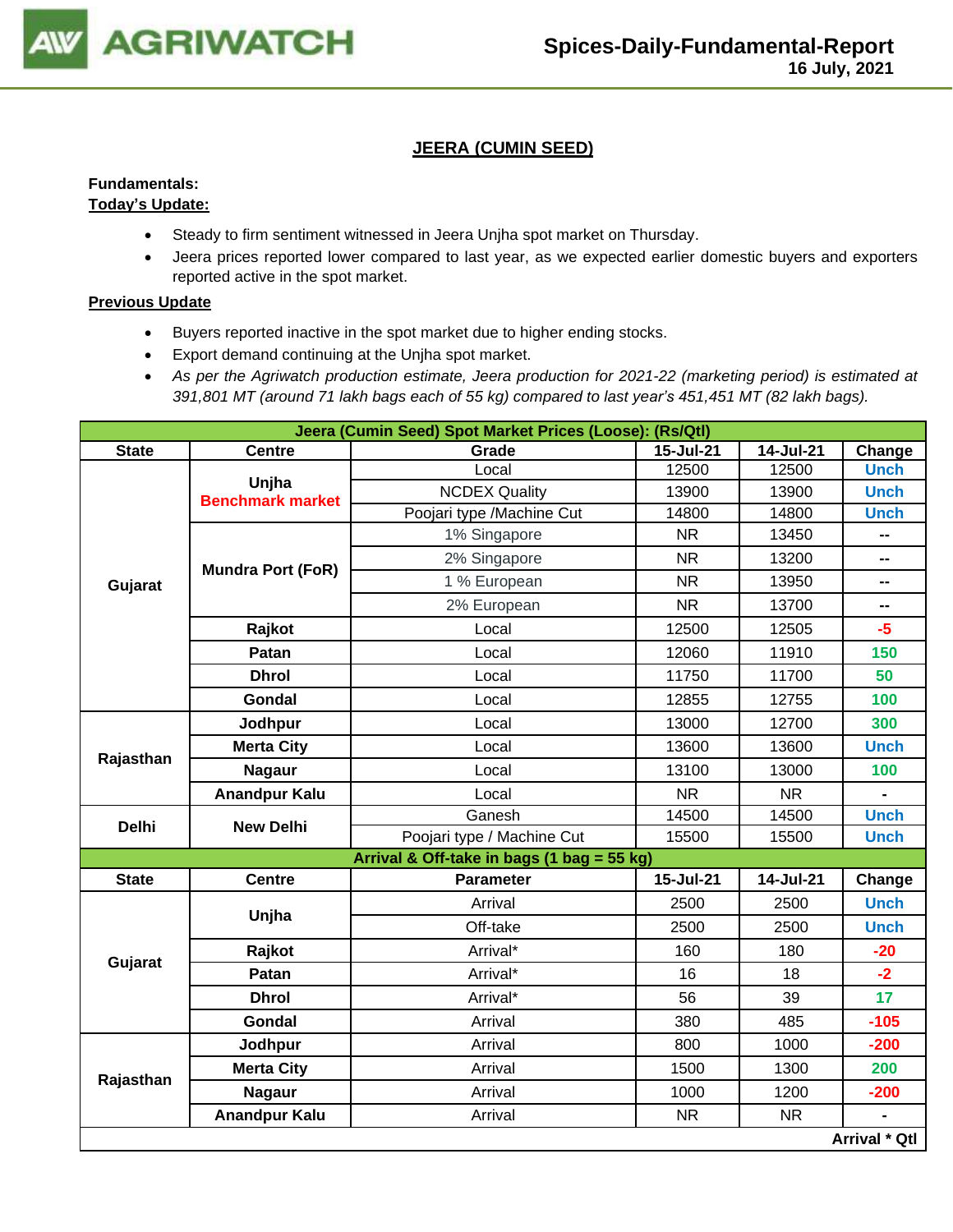#### **NCDEX-FUTURES MARKET**

| <b>Jeera (Cumin Seed)</b> |          |       |             |                          |              |               |                    |       |           |  |
|---------------------------|----------|-------|-------------|--------------------------|--------------|---------------|--------------------|-------|-----------|--|
| <b>Contract</b>           | $+/-$ \$ | Open  | <b>High</b> | Low                      | <b>Close</b> | <b>Volume</b> | <b>Vol. Change</b> | ΟI    | OI Change |  |
| July-21                   | $- -$    | $- -$ | $- -$       | $-$                      | $- -$        | $- -$         | $- -$              | --    | $- -$     |  |
| Aug-21                    | --       | $- -$ | $- -$       | $\overline{\phantom{a}}$ | $- -$        | $- -$         | $- -$              | $- -$ | $- -$     |  |
| Sep-21                    | $- -$    | $- -$ | $- -$       | $- -$                    | $- -$        | $- -$         | $- -$              | $- -$ | $- -$     |  |

| <b>Spread</b> | lulv-21                  | <b>Aug-21</b>            | Sep-21                   |
|---------------|--------------------------|--------------------------|--------------------------|
| <b>Basis</b>  | $\overline{\phantom{a}}$ | $\sim$ $\sim$            | $\overline{\phantom{a}}$ |
| July-21       | $\overline{\phantom{a}}$ | $\overline{\phantom{a}}$ | $\sim$ $\sim$            |
| <b>Aug-21</b> | $\sim$ $\sim$            | $\sim$ $\sim$            | $- -$                    |

NB: Spread was done by taking Spot prices at Unjha or NCDEX Quality. Basis = Spot prices– Near month futures.

#### **NCDEX- STOCK POSITION**

|                      | <b>Demat</b> | <b>In-Process</b> | Total          |  |
|----------------------|--------------|-------------------|----------------|--|
| <b>Stocks</b>        | 14.07.2021   | 14.07.2021        | 14.07.2021     |  |
| <b>Jodhpur</b>       | $- -$        | $- -$             | $\blacksquare$ |  |
| Uniha                | 4500         |                   | 4500           |  |
| $\sim$ $\sim$ $\sim$ |              |                   |                |  |

(**Quantity in MT)**

#### **NCDEX Jeera (Cumin Seed) EED Wise Stock Position Qty in MT on 28th June, 2021**

| <b>EED</b>   | <b>Jodhpur</b> | Unjha | <b>Total</b> |
|--------------|----------------|-------|--------------|
| 10-Sep-21    | $\sim$         | 1466  | 1466         |
| 10-Oct-21    | $- -$          | 2606  | 2669         |
| 10-Nov-21    | $\sim$ $\sim$  | 329   | 329          |
| 10-Dec-21    | $- -$          | 234   | 234          |
| 10-Jan-22    | $- -$          | 42    | 42           |
| <b>Total</b> | $- -$          | 4677  | 4677         |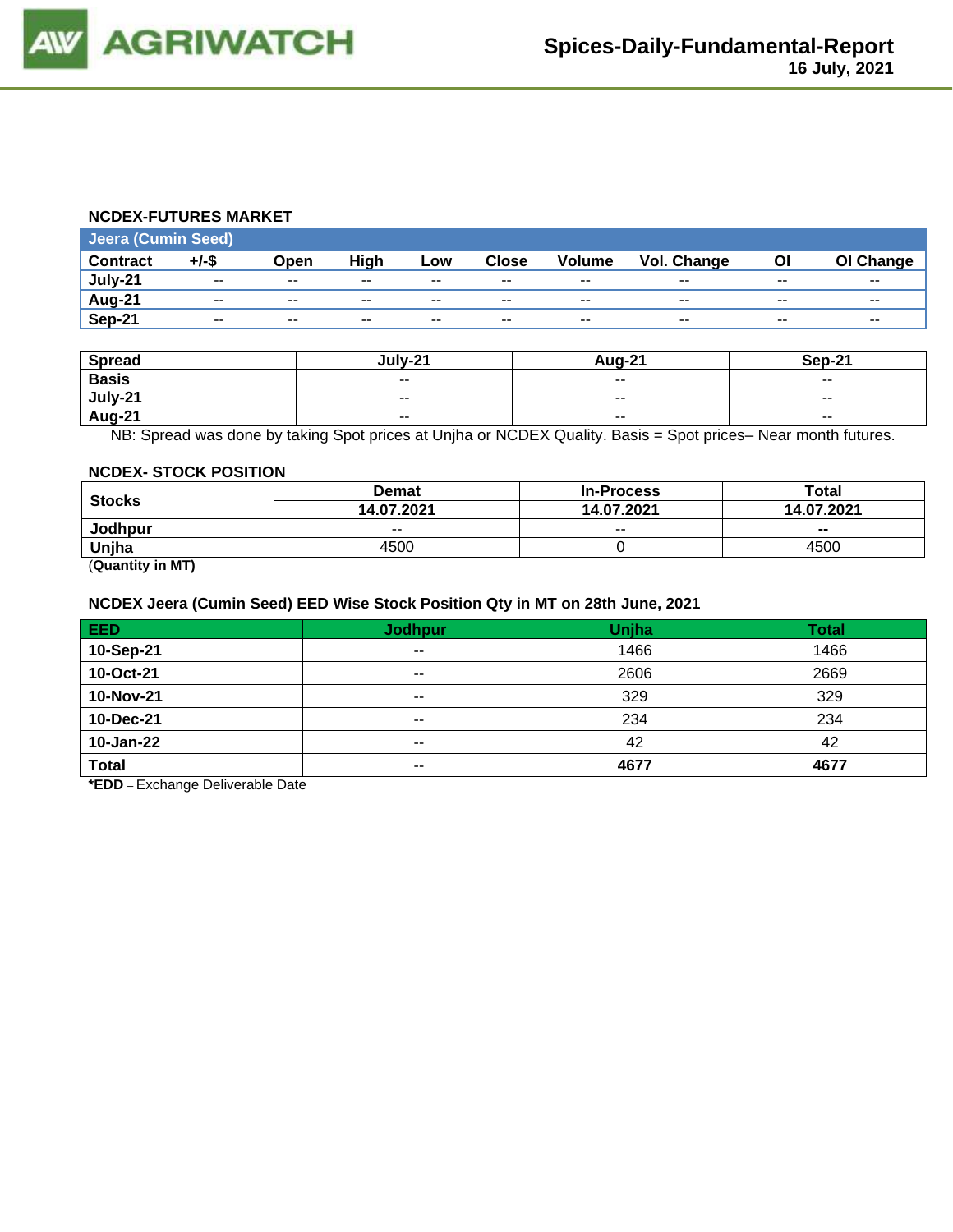

# **CARDAMOM**

#### **Fundamentals**

## **Today's Update:**

- Steady to firm sentiment witnessed in Cardamom spot market on Thursday.
- Cardamom planters are releasing their produce at current prices level put cap on prices.

- Cardamom auction resumed on 28<sup>th</sup> June at Idukki auction center after lockdown.
- Subdued demand in the upcountry markets has hit the sales and liquidity for buying in the consuming centers of Delhi, Rajasthan, Madhya Pradesh, Uttar Pradesh etc.
- India's production for the coming marketing year 2021-22 (which will start from August officially) expected better around 30,000 MT also put the cap on prices.
- Cardamom planters were received higher prices last two years, therefore, they are taking care of their plants and favourable weather condition, is the main reason for expecting good crop in the coming year.
- As we expected earlier, the new Cardamom supply pressurizes the prices from higher levels due to increased production.
- Agriwatch estimates for 2020-21, India's Cardamom production would be around 22,000 23,000 MT, due to favourable weather conditions. Last year it was 19,000 – 20,000 MT.

| <b>Small Cardamom Spot Market Prices (Loose): (Rs/Kg)</b> |                         |                                            |           |           |                |  |  |
|-----------------------------------------------------------|-------------------------|--------------------------------------------|-----------|-----------|----------------|--|--|
| <b>State</b>                                              | <b>Auction Price</b>    | 15-Jul-21                                  | 14-Jul-21 | Change    |                |  |  |
|                                                           | <b>Thekkady</b>         | <b>Max price</b>                           | 1642      | 1641      |                |  |  |
| Kerala                                                    | <b>Benchmark market</b> | Avg. Price                                 | 1111      | 1074      | 37             |  |  |
|                                                           |                         | <b>Medium</b>                              | 1000      | 1000      | <b>Unch</b>    |  |  |
|                                                           |                         | 6.5 (Bold)                                 | 1100      | 1100      | <b>Unch</b>    |  |  |
| <b>Delhi</b>                                              | <b>New Delhi</b>        | 7 (Bold)                                   | 1300      | 1300      | <b>Unch</b>    |  |  |
|                                                           |                         | 7.5 (Bold)                                 | 1600      | 1600      | <b>Unch</b>    |  |  |
|                                                           |                         | 8 (Bold)                                   | 1900      | 1900      | <b>Unch</b>    |  |  |
|                                                           |                         | Large Cardamom Spot Market Prices: (Rs/Kg) |           |           |                |  |  |
|                                                           | Singtam                 | <b>Badadana</b>                            | <b>NA</b> | <b>NA</b> |                |  |  |
| <b>Sikkim</b>                                             | Singtam                 | Chotadana                                  | <b>NA</b> | <b>NA</b> | -              |  |  |
|                                                           | Gangtok                 | <b>Badadana</b>                            | NA.       | NA.       | ۰              |  |  |
|                                                           | Gangtok                 | Chotadana                                  | NA.       | NA        | ۰              |  |  |
| <b>West Bengal</b>                                        | <b>Siliguri</b>         | <b>Badadana</b>                            | NA        | <b>NA</b> | $\blacksquare$ |  |  |
|                                                           | <b>Siliguri</b>         | Chotadana                                  | <b>NA</b> | <b>NA</b> | ۰              |  |  |
| <b>Arrival &amp; Off-take in Kg</b>                       |                         |                                            |           |           |                |  |  |
| <b>State</b>                                              | <b>Parameter</b>        | <b>Centre</b>                              | 15-Jul-21 | 14-Jul-21 | Change         |  |  |
| Kerala                                                    | <b>Thekkady</b>         | <b>Arrivals</b>                            | 52551     | 47497     | 5053           |  |  |
|                                                           |                         | Off-take                                   | 52388     | 47497     | 4890           |  |  |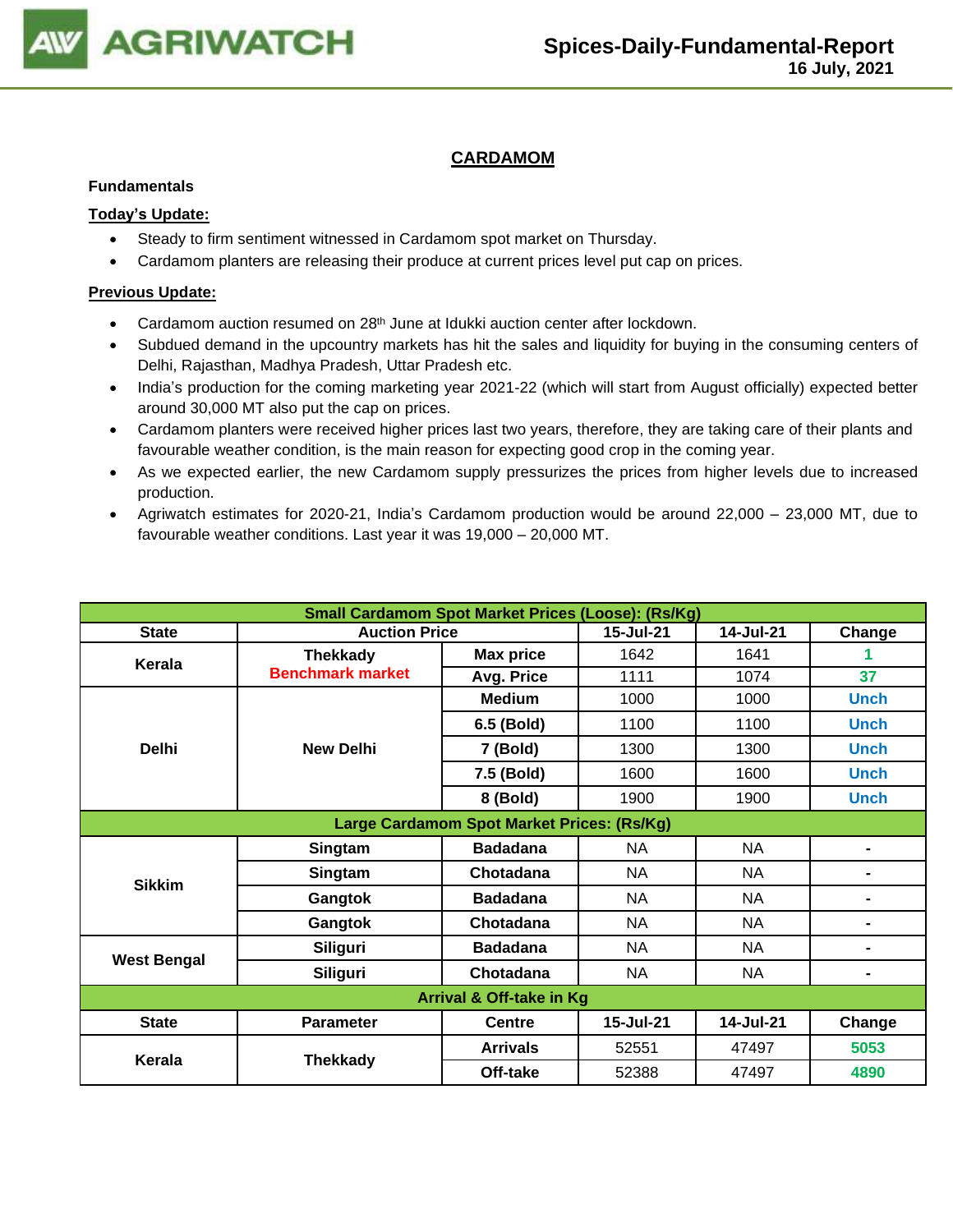

#### **MCX-FUTURES MARKET**

| <b>Cardamom</b> |          |               |       |               |               |                          |                    |       |           |
|-----------------|----------|---------------|-------|---------------|---------------|--------------------------|--------------------|-------|-----------|
| <b>Contract</b> | $+/-$ \$ | Open          | High  | Low           | <b>Close</b>  | Volume                   | <b>Vol. Change</b> | Οl    | OI Change |
| July-21         | $- -$    | $\sim$ $\sim$ | $- -$ | $\sim$ $\sim$ | $\sim$ $\sim$ | $\overline{\phantom{a}}$ | $- -$              | $- -$ | $- -$     |
| Aug-21          | $- -$    | $\sim$ $\sim$ | $- -$ | $- -$         | $- -$         | $\overline{\phantom{a}}$ | $- -$              | --    | $- -$     |
| Sep-21          | $- -$    | $-$           | $- -$ | $- -$         | $- -$         | $\overline{\phantom{a}}$ | $- -$              | --    | $- -$     |

| <b>Spread</b>  | July-21                  | Aug-21 | <b>Sep-21</b>            |
|----------------|--------------------------|--------|--------------------------|
| <b>Basis</b>   | $\overline{\phantom{a}}$ | $-$    | $\overline{\phantom{a}}$ |
| <u>July-21</u> | $\overline{\phantom{a}}$ | $-$    | $\sim$                   |
| <b>Aug-21</b>  | $\overline{\phantom{a}}$ | $-$    | $\overline{\phantom{a}}$ |

NB: Spread was done by taking Spot prices of Average quality prices. Basis = Spot prices– Near month futures.

#### **MCX- STOCK POSITION**

| <b>Stocks</b> | <b>Demat</b>             | <b>In-Process</b>        | Total                    |  |
|---------------|--------------------------|--------------------------|--------------------------|--|
|               | 14.07.2021               | 14.07.2021               | 14.07.2021               |  |
| Vandanmedu    | $\overline{\phantom{0}}$ | $\overline{\phantom{0}}$ | $\overline{\phantom{0}}$ |  |
| T.N.(Bodi)    | $- -$                    | $- -$                    | $- -$                    |  |
|               |                          |                          |                          |  |

(**Quantity in MT)**

#### **MCX Cardamom EED Wise Stock Position Qty in MT on 28th June, 2021**

| ccn    | Vandanmedu | <b>THE VALUE</b> | <b>Total</b> |  |
|--------|------------|------------------|--------------|--|
|        |            | $- -$            |              |  |
| $\sim$ | $- -$      |                  | $- -$        |  |
| $\sim$ |            | $- -$            |              |  |
|        | --         |                  | $- -$        |  |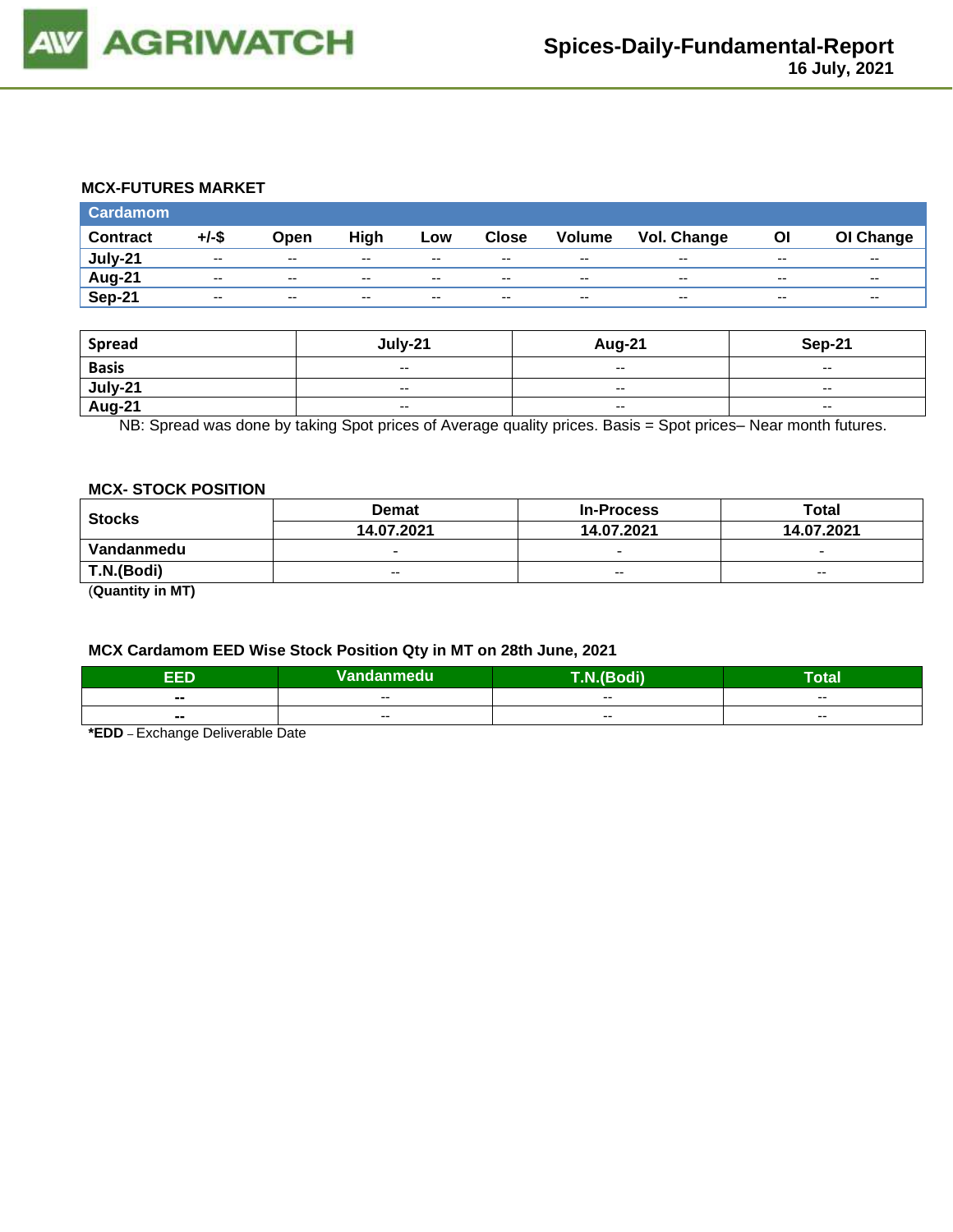

# **CORIANDER SEED**

# **Fundamentals:**

## **Today's Update:**

- Steady to firm sentiment witnessed in Coriander spot market on Thursday.
- Ramganj Mandi is close due to local issue will open on 17 July 2021.

- Ramganj mandi coriander trading happening in alternate days and in Bhawani mandi trading happening only two days Thursday and Saturday due to covid 19 restrictions.
- Increasing arrivals reported in the spot market. Farmers are releasing their produce as coriander prices are higher compared to last year.
- Currently buyers reported inactive at the spot market. However, they may active in coming days as ending stocks slowly come down.
- *Agriwatch estimates lower ending stocks for 2021-22 (marketing year) likely to support Coriander prices in the coming days.*
- *As per Agriwatch production estimate, Coriander production for 2021-22 (marketing year) is estimated at 342,435 MT (85 lakh bags) compared to last year's 352,316 MT (88 lakh bags, 1 bag = 40 kg).*
- We expect the 2021-22 marketing year likely to be good for Coriander.

| <b>Coriander Spot Market Prices (Loose): (Rs/Qtl)</b> |                          |               |           |           |                |  |  |
|-------------------------------------------------------|--------------------------|---------------|-----------|-----------|----------------|--|--|
| <b>State</b>                                          | <b>Centre</b>            | Grade (New)   | 15-Jul-21 | 14-Jul-21 | Change         |  |  |
|                                                       |                          | Eagle         | 6500      | 6500      | <b>Unch</b>    |  |  |
|                                                       | Kota<br><b>Benchmark</b> | Eagle(Split)  | 6800      | 6800      | <b>Unch</b>    |  |  |
|                                                       | market                   | Badami        | 6200      | 6200      | <b>Unch</b>    |  |  |
|                                                       |                          | Badami(Split) | 6500      | 6500      | <b>Unch</b>    |  |  |
|                                                       |                          | Eagle         | Closed    | 6450      | $\blacksquare$ |  |  |
|                                                       |                          | Eagle(Split)  | Closed    | 6450      | Ξ.             |  |  |
| Rajasthan                                             | Ramganj                  | Badami        | Closed    | 6250      | Ξ.             |  |  |
|                                                       |                          | Badami(Split) | Closed    | 6250      | $\overline{a}$ |  |  |
|                                                       |                          | Scooter       | Closed    | 7450      |                |  |  |
|                                                       | <b>Baran</b>             | Eagle         | 6100      | 6100      | <b>Unch</b>    |  |  |
|                                                       |                          | Badami        | 5800      | 5800      | <b>Unch</b>    |  |  |
|                                                       | <b>Bhawani</b>           | Eagle         | 6000      | <b>NA</b> |                |  |  |
|                                                       |                          | Badami        | 5800      | <b>NA</b> |                |  |  |
|                                                       |                          | Scooter       | 6200      | <b>NA</b> | $\blacksquare$ |  |  |
|                                                       |                          | Double Paroot | <b>NA</b> | <b>NA</b> |                |  |  |
|                                                       |                          | Badami        | 5800      | 5800      | <b>Unch</b>    |  |  |
|                                                       | Guna                     | Eagle         | 6200      | 6200      | <b>Unch</b>    |  |  |
| <b>Madhya Pradesh</b>                                 |                          | Scooter       | 6800      | 6800      | <b>Unch</b>    |  |  |
|                                                       |                          | Badami        | 5900      | 5800      | 100            |  |  |
|                                                       | <b>Neemuch</b>           | Eagle         | 6300      | 6000      | 300            |  |  |
|                                                       |                          | Scooter       | 7000      | <b>NA</b> |                |  |  |
| Gujarat                                               | <b>Gondal</b>            | Badami        | 6205      | 6305      | $-100$         |  |  |
|                                                       |                          | Eagle         | 6805      | 6905      | $-100$         |  |  |
|                                                       |                          | Eagle (Dal)   | 7000      | 7000      | <b>Unch</b>    |  |  |
| <b>Delhi</b>                                          | <b>Khari Baoli</b>       | Eagle         | 8600      | 8600      | <b>Unch</b>    |  |  |
|                                                       | (Delhi)                  | Scooter       | 11000     | 11000     | <b>Unch</b>    |  |  |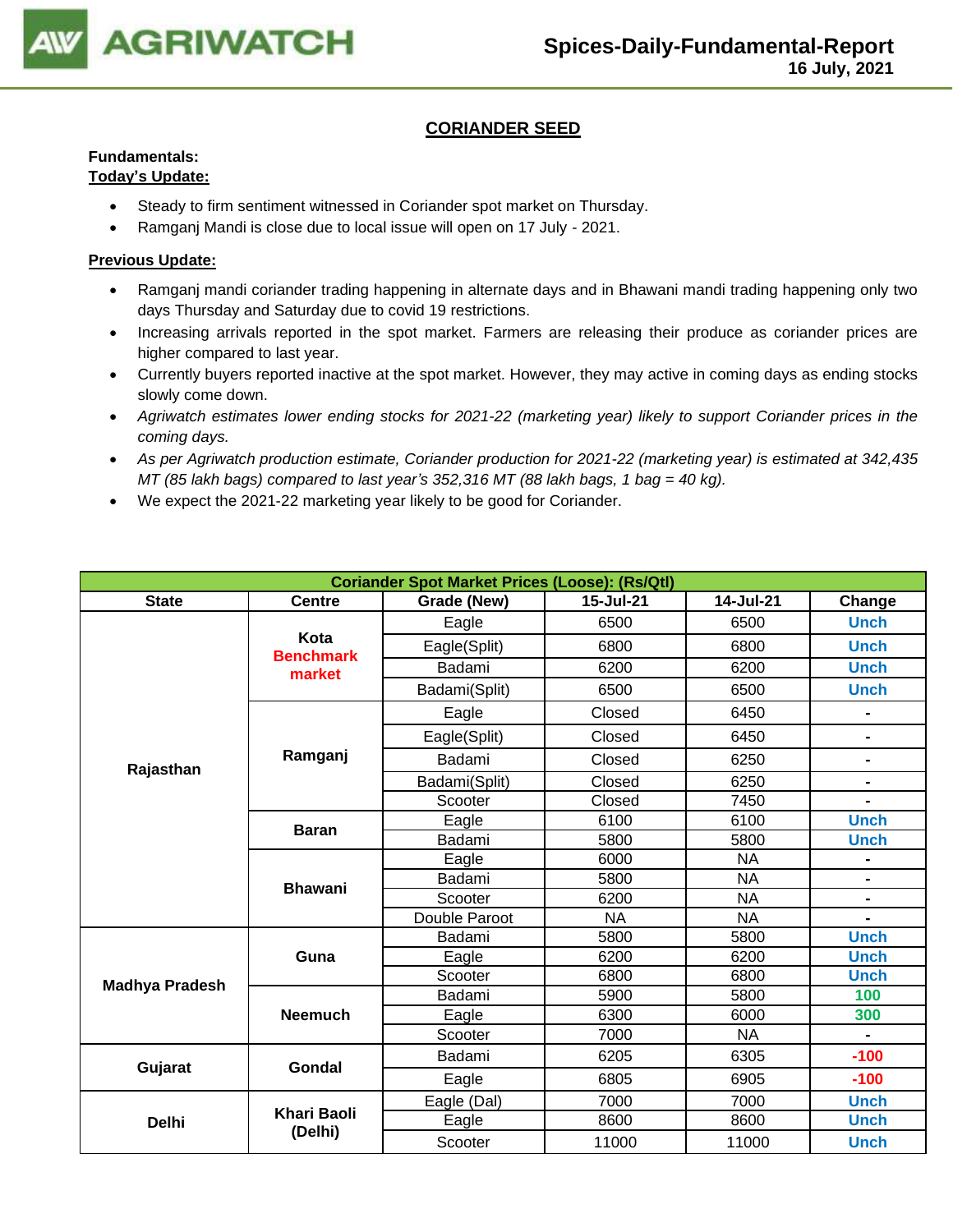

 **16 July, 2021**

| Arrival & Off-take in bags (1 bag = 40 kg) |                |               |           |           |                |  |  |
|--------------------------------------------|----------------|---------------|-----------|-----------|----------------|--|--|
| <b>State</b>                               |                | <b>Centre</b> | 15-Jul-21 | 14-Jul-21 | Change         |  |  |
|                                            | Kota           | Arrival       | 500       | 400       | 100            |  |  |
|                                            |                | Offtake       | 500       | 400       | 100            |  |  |
|                                            |                | Arrival       | Closed    | 2200      |                |  |  |
|                                            | Ramganj        | Offtake       | Closed    | 2200      |                |  |  |
| Rajasthan                                  |                | Arrival       | 1200      | 1000      | 200            |  |  |
|                                            | <b>Baran</b>   | Offtake       | 1200      | 1000      | 200            |  |  |
|                                            | <b>Bhawani</b> | Arrival       | 150       | NA        |                |  |  |
|                                            |                | Offtake       | 150       | <b>NA</b> | $\blacksquare$ |  |  |
|                                            | Guna           | Arrival       | 3000      | 2500      | 500            |  |  |
|                                            |                | Offtake       | 3000      | 2500      | 500            |  |  |
| <b>Madhya Pradesh</b>                      | <b>Neemuch</b> | Arrival       | 500       | 700       | $-200$         |  |  |
|                                            |                | Offtake       | 500       | 700       | $-200$         |  |  |

## **NCDEX-FUTURES MARKET**

| <b>Coriander</b> |               |               |       |       |               |               |             |       |                          |
|------------------|---------------|---------------|-------|-------|---------------|---------------|-------------|-------|--------------------------|
| <b>Contract</b>  | +/-\$         | Open          | High  | Low   | <b>Close</b>  | <b>Volume</b> | Vol. Change | OI    | OI Change                |
| July-21          | $\sim$ $\sim$ | $\sim$ $\sim$ | $- -$ | $- -$ | $\sim$ $\sim$ | $- -$         | $- -$       | $- -$ | $\overline{\phantom{a}}$ |
| Aug-21           | $- -$         | $- -$         | $- -$ | $- -$ | $- -$         | $- -$         | $- -$       | $- -$ | $- -$                    |
| Sep-21           | $- -$         | $\sim$ $\sim$ | $- -$ | --    | $- -$         | $- -$         | $-$         | $- -$ | $- -$                    |

| <b>Spread</b> | $1.111 - 2^2$ | Aua-21                   | <b>Sen-21</b>            |
|---------------|---------------|--------------------------|--------------------------|
| <b>Basis</b>  | $ -$          | $\overline{\phantom{a}}$ | $\overline{\phantom{a}}$ |
| July-21       | $- -$         | $\overline{\phantom{a}}$ | $- -$                    |
| <b>Aug-21</b> | $ -$          | $\overline{\phantom{a}}$ | $\sim$ $\sim$            |

NB: Spread was done by taking Spot prices of Average quality prices at Kota. Basis = Spot prices– Near month futures

#### **NCDEX- STOCK POSITION**

| <b>Stocks</b>           | <b>Demat</b> | <b>In-Process</b> | Total      |
|-------------------------|--------------|-------------------|------------|
|                         | 14.07.2021   | 14.07.2021        | 14.07.2021 |
| <b>Baran</b>            |              | -                 |            |
| Gondal                  | 4398         | 60                | 4458       |
| Kota                    | 455          |                   | 455        |
| Ramganj                 |              |                   |            |
| (0.1222, 0.0122, 0.000) |              |                   |            |

(**Quantity in MT)**

#### **NCDEX Coriander EED Wise Stock Position Qty in MT on 28th June, 2021**

| <b>EED</b>   | Gondal | <b>Kota</b>   | Ramganj Mandi            | <b>Total</b> |
|--------------|--------|---------------|--------------------------|--------------|
| $10-Sep-21$  | 467    | 435           | $- -$                    | 902          |
| 10-0ct-21    | 2754   | 10            | $\overline{\phantom{a}}$ | 2764         |
| 10-Nov-21    | 536    | $\sim$ $\sim$ | $\sim$ $\sim$            | 536          |
| 10-Dec-21    | 848    | 10            | $- -$                    | 858          |
| $10$ -Jan-22 | 30     |               | $- -$                    | 30           |
| <b>Total</b> | 4635   | 455           | $\sim$ $\sim$            | 5090         |